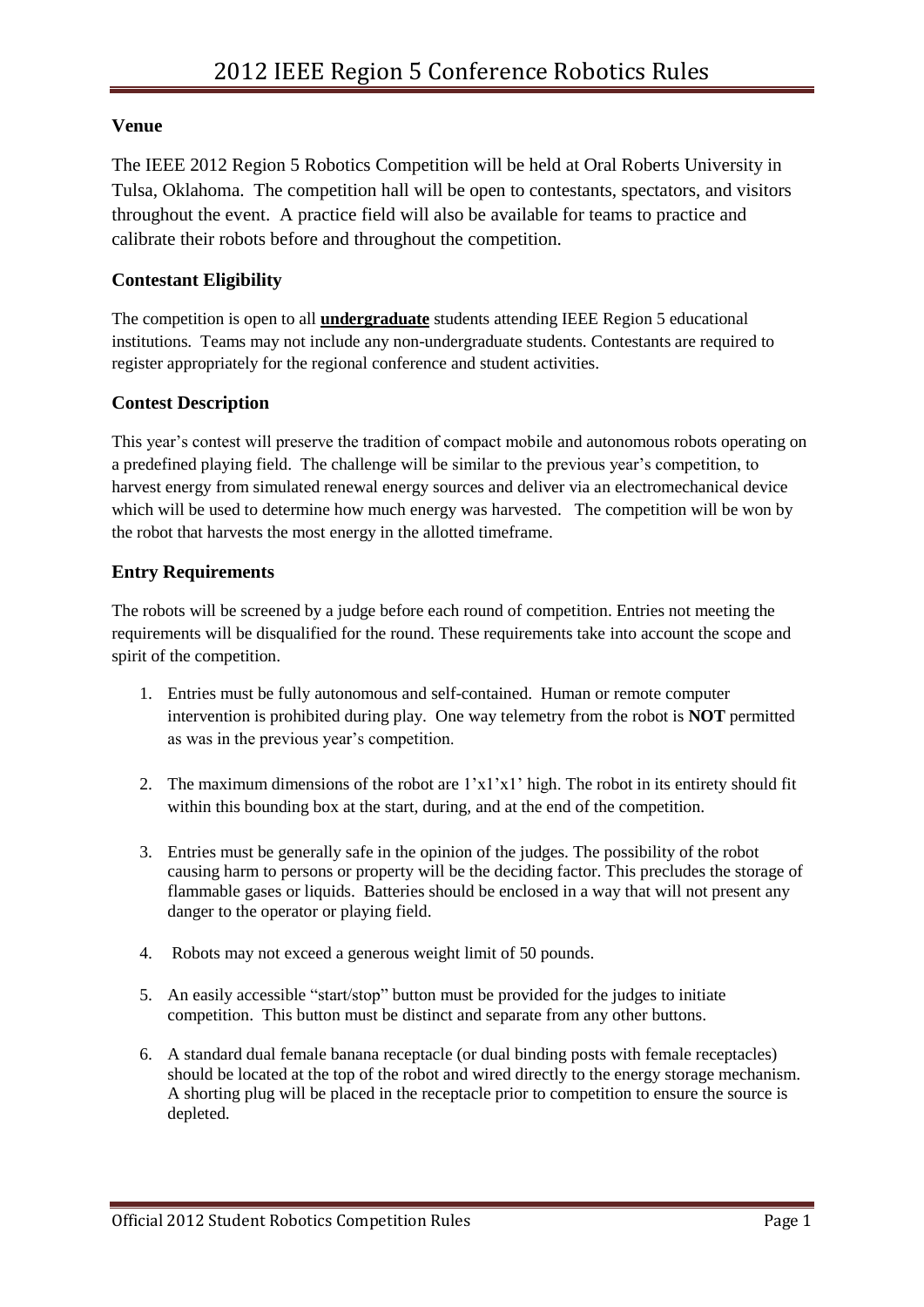# **Objective**

The course contains three different simulated sources of renewal energy, light, hydroelectric, and wind. In corner #1 there is a light on the back wall of the cubby. In corner #2 there is a simulated hydroelectric source at the back of the cubby. In corner #3 is a wind source situated on the back wall of the cubby. In corner #4 there is the flag mechanism for delivering and measuring the harvested power. And in the center of the field there is a starting tree where the robot will start.

Only harvested energy may be used to raise the flag. At no time may energy be transferred from internal batteries or other starting energy sources. This includes a direct or indirect transfer. For instance the robot may not produce harvestable light, electricity, or wind from its starting energy sources. Any light, heat, or wind generated by the robot must obviously not be harvestable by the robots harvesting mechanisms. The robot must harvest energy from AT LEAST two different sources during the round. This will be verified by a judge visually seeing a robot appearing to harvest energy from a particular source then delivering that energy to the flag and raising the flag. If a robot only harvests energy from one source their score will be recorded, but will not win over a robot with a score having harvested from the minimum of two sources.

### **Playing Surface**

To preserve local student branch investments, the same basic playing surface will be used as in previous years. This is an 8'x 8' surface constructed out of MDF or equivalent (two 4'x8' sheets). A quick repaint should bring previous teams up to date. The following paint is the same as last year:

White – Rust-Oleum – 1990 Black – Rust-Oleum – 7776

The field is broken up in to four quadrants as in a graph, each with a cubby as shown in Figure 1. The perimeter of the playing field is constructed by affixing 1x6 lumbers around the edge. A 1x6 lumber is dimensionally 0.75" x 5.5" so from the playing surface up to the top edge of the perimeter board is  $4.75 = (5.5 - 0.75)$ . The perimeter is painted black as are the small partition walls which create the corner pockets. The small partitions extend out 12" from the inside edge of the perimeter and have the same height relative to the playing field (4.75") thus creating a cubby that is exactly 12" x 12" I.D. with one edge open to the field. The Cubby's entrances are marked by 0.5" x 11" lines painted in black. The lines are centered left to right with the cubby I.D. and 1" apart on center going outward and from the cubby and vary in quantity relative to the quadrant as depicted in Figure 1.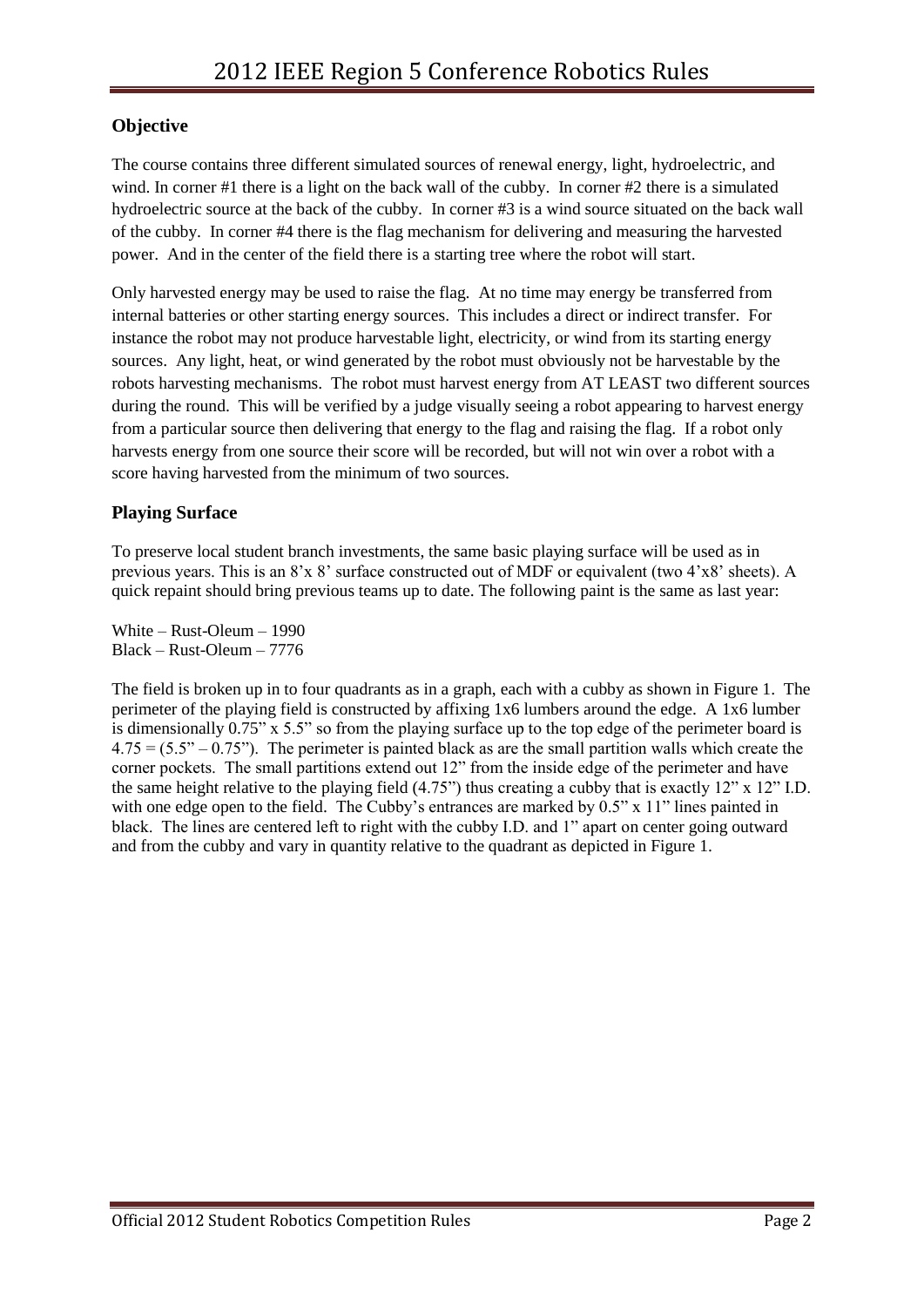

Figure 1 – Playing Field Diagram

### **Quadrant 1 : Light Source**

The light source is created by a standard MR16 – 50W halogen bulb

(EXN/120V/50W/GU5.3/MR16CD ANSI) available at stores everywhere. The bulb will be powered by a standard 115V, 60Hz power outlet. The placement is outside the playing field such that the bulb is centered on and aimed straight at the cubby. Dimensionally it is a distance of 6" higher than the playing field surface to the center of the bulb and the front circular flat surface is a distance of 6" away from the inside surface of the perimeter of the playing field. No part of the robot may cross over perimeter of the field in an attempt to collect harvest light.

#### **Quadrant 2: Electric Source**

The electric source will be the exact same as last year's competition's hydroelectric source. It will be a 5V Thevenin source with a 24Ohm Thevenin resistance. The mechanical housing of the source's base is a simple 3" PVC cap available at any hardware store. These conform to ASTM standard D2466 and are roughly 3.5" ID and 3.9" OD. The electrical contacts are 0.5" wide strips of thin sheet-metal (top ring positive). One way to make these is to buy inexpensive AC ducts and cut them to shape with shears. The flag is located per Figure 1 at the back of cubby #2.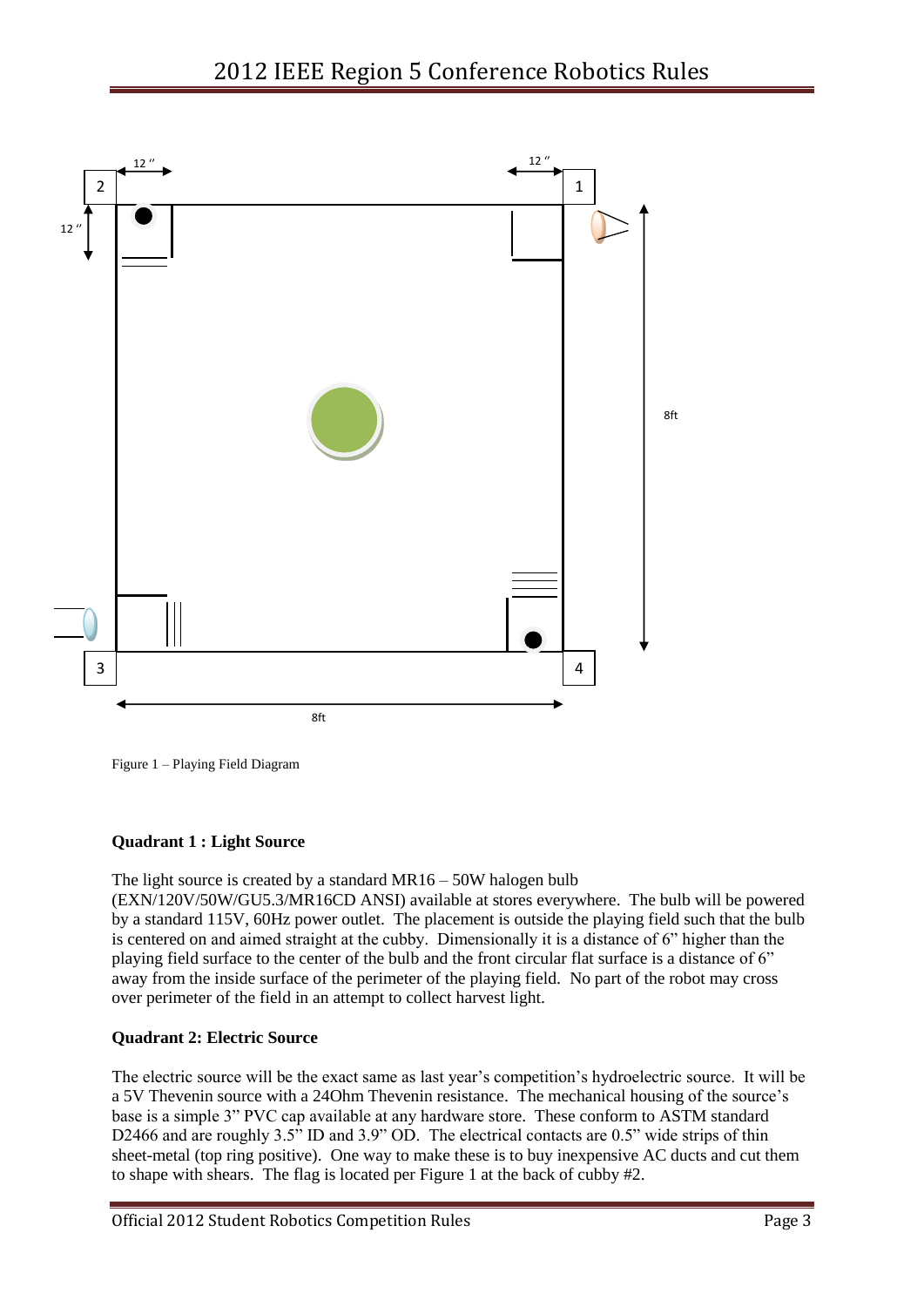### **Quadrant 3: Wind Source**

The wind source is created by a hair dryer, specifically at the competition it will be a "Style by Revlon 1875 Watt Dryer" available from Walmart: [http://www.walmart.com/ip/Style-by-Revlon-](http://www.walmart.com/ip/Style-by-Revlon-1875-Watt-Dryer/14551419)[1875-Watt-Dryer/14551419](http://www.walmart.com/ip/Style-by-Revlon-1875-Watt-Dryer/14551419). The hair dryer will be set on "High" and have the "Cold Shot" button permanently depressed, therefore the heating element will be inoperable. The placement is outside the playing field exactly as the light source is in quadrant 1. The round end of the output duct is centered on and aimed straight at the cubby. Dimensionally it is a distance of 6" higher than the playing field surface to the center of the duct and the front circular flat surface is a distance of 6" away from the inside surface of the perimeter of the playing field. No part of the robot may cross over perimeter of the field in an attempt to harvest wind energy.

#### **Quadrant 4: Delivery Flag**

The flag assembly is the exact same simple mechanism as was used in last year's competition, designed to deliver an exciting and tangible visual indicator of work done. For simplicities sake the assembly is actually a gear motor that raises and lowers a small block. The gear motor is part# 1094 from Pololu Robotics. The important point is that everyone will have the same load to power. To protect the motor from damage a zener diode in the neighborhood of 6v will be placed in parallel with the motor. Teams should not design their electronics to exceed 5v at the motor. The string will be very thin such that the impact of overlapping on the spool will not provide any tangible advantage in height. The flag presents a negligible load to the motor with such a high gear ratio. The mechanical housing of the base is a simple 3" PVC cap available at any hardware store. These conform to ASTM standard D2466 and are roughly 3.5" ID and 3.9" OD. The electrical contacts are 0.5" wide strips of thin sheet-metal (top ring positive). One way to make these is to buy inexpensive AC ducts and cut them to shape with shears. The flag is located per Figure 1 at the back of cubby #4.

#### **Center Field: Starting Tree**

In the center of the field there is a standard white plastic 5 gallon bucket with a tree in it. The tree plays no functional role in the competition except to signify the spirit of the competition and conference (green technology). The robots starting position can be any which the team chooses such that a part of the robot must be touching the O.D. of the bucket and the surface of the playing field. This allows the team to aim their robot wherever they like for a starting position.

#### **Source Switching:**

In an effort to make the competition more difficult the sources will be switched on and off during the round by a field controller system. The order and duration of the switching will be announced at a later time.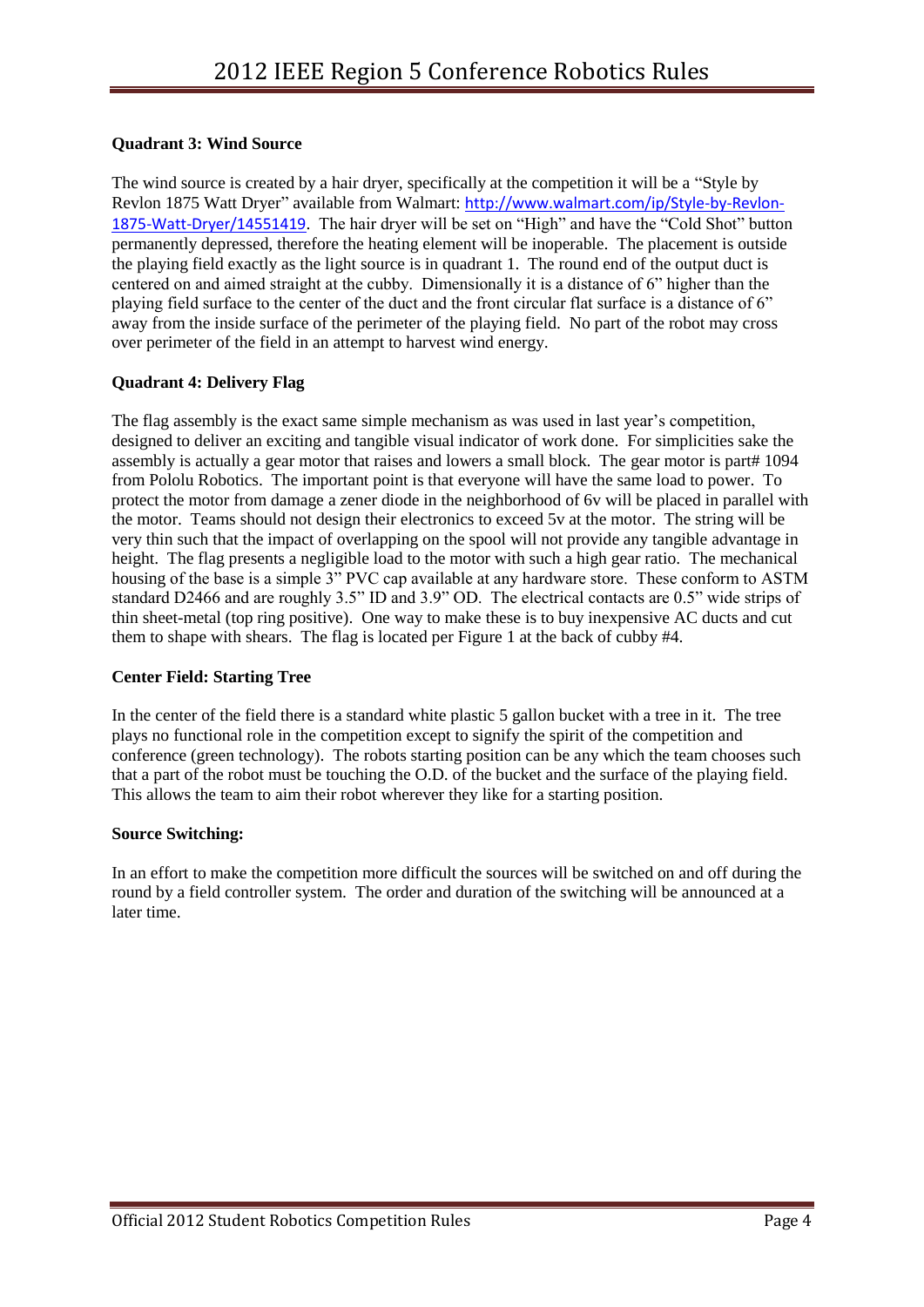